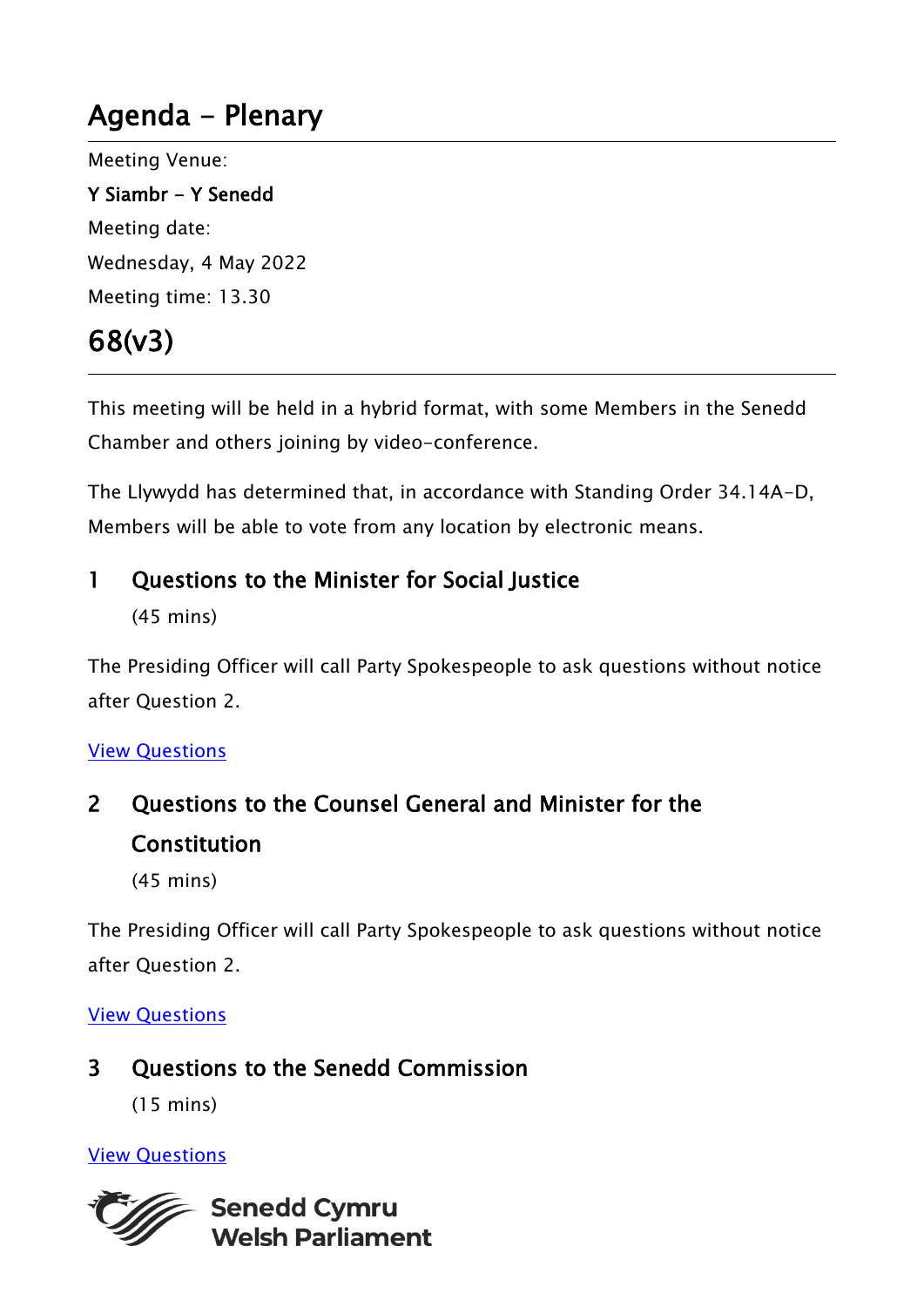## 4 Topical Questions

(0 mins)

No Topical Questions were tabled.

## 5 90 Second Statements

(5 mins)

# 6 Welsh Conservatives Debate - Local Communities

(60 mins)

### NDM7992 [Darren Millar \(Clwyd West\)](https://business.senedd.wales/mgUserInfo.aspx?UID=171)

To propose that the Senedd:

Believes that the Labour Welsh Government is failing local communities.

#### The following amendments have been tabled:

#### Amendment 1 [Lesley Griffiths \(Wrexham\)](https://senedd.wales/people/154)

Delete all and replace with:

To propose that the Senedd:

Recognises the Welsh Government has acted to protect communities across Wales from the UK Government's failure to take seriously the cost-of-living crisis and its refusal to reverse its harmful cut to universal credit.

#### [If amendment 1 is agreed, amendment 2 will be de-selected]

#### Amendment 2 [Sian Gwenllian \(Arfon\)](https://senedd.wales/people/4981)

Delete all and replace with:

To propose that the Senedd:

1. Believes that the regressive policies of successive Westminster Governments – under Labour and the Conservatives – and the lack of ambition of Labour Welsh Governments have failed Welsh communities.

2. Believes that the Cooperation Agreement between Plaid Cymru and the Welsh Government secures a number of transformational policies that will benefit the people and communities of Wales.